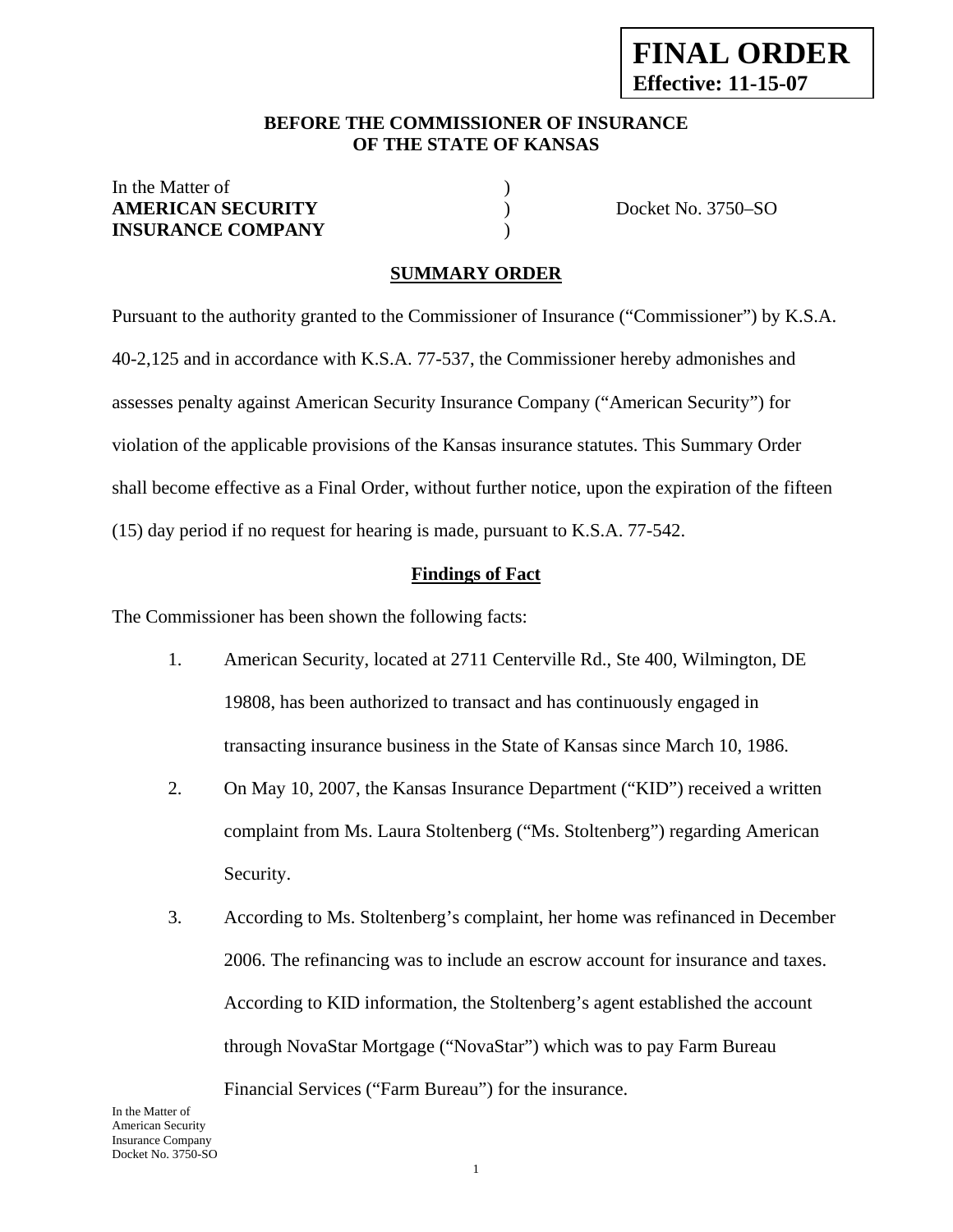- 4. NovaStar failed to establish the account and did not pay the premium when billed by Farm Bureau.
- 5. American Security issued a Master Insurance policy to NovaStar under which NovaStar was authorized to extend coverage to properties on which NovaStar held the mortgage, the Stoltenberg's home qualified in this matter.
- 6. On 5/4/07, a tornado struck the town of Greensburg, causing extensive damage to the community, including the Stoltenberg's home.
- 7. The Stoltenberg's home was covered by NovaStar's insurance policy with American Security as a result of the lapse of the Farm Bureau policy for nonpayment of premium.
- 8. On June 21, 2007, KID Consumer Assistance Division Director Mr. Jim Welch ("Mr. Welch") wrote Ms. Lisa Norwood ("Ms. Norwood") with Assurant Specialty Property (American Security's parent company) indicating the Stoltenberg's received two conflicting bills for insurance and requested clarification as to which information was correct and two whom the payments were owed.
- 9. Additionally, Mr. Welch requested a certified copy of the insurance policy and declaration page and a copy of the engineers' report and all damage estimates as a result of an engineers inspection conducted on 6/19/07 on behalf of American Security.
- 10. On June 25, 2007, Ms. Laurie Potter ("Ms. Potter") responded on behalf of American Security. Ms. Potter indicated Lender Placed Coverage was in force from March 1, 2007 to March 1, 2008.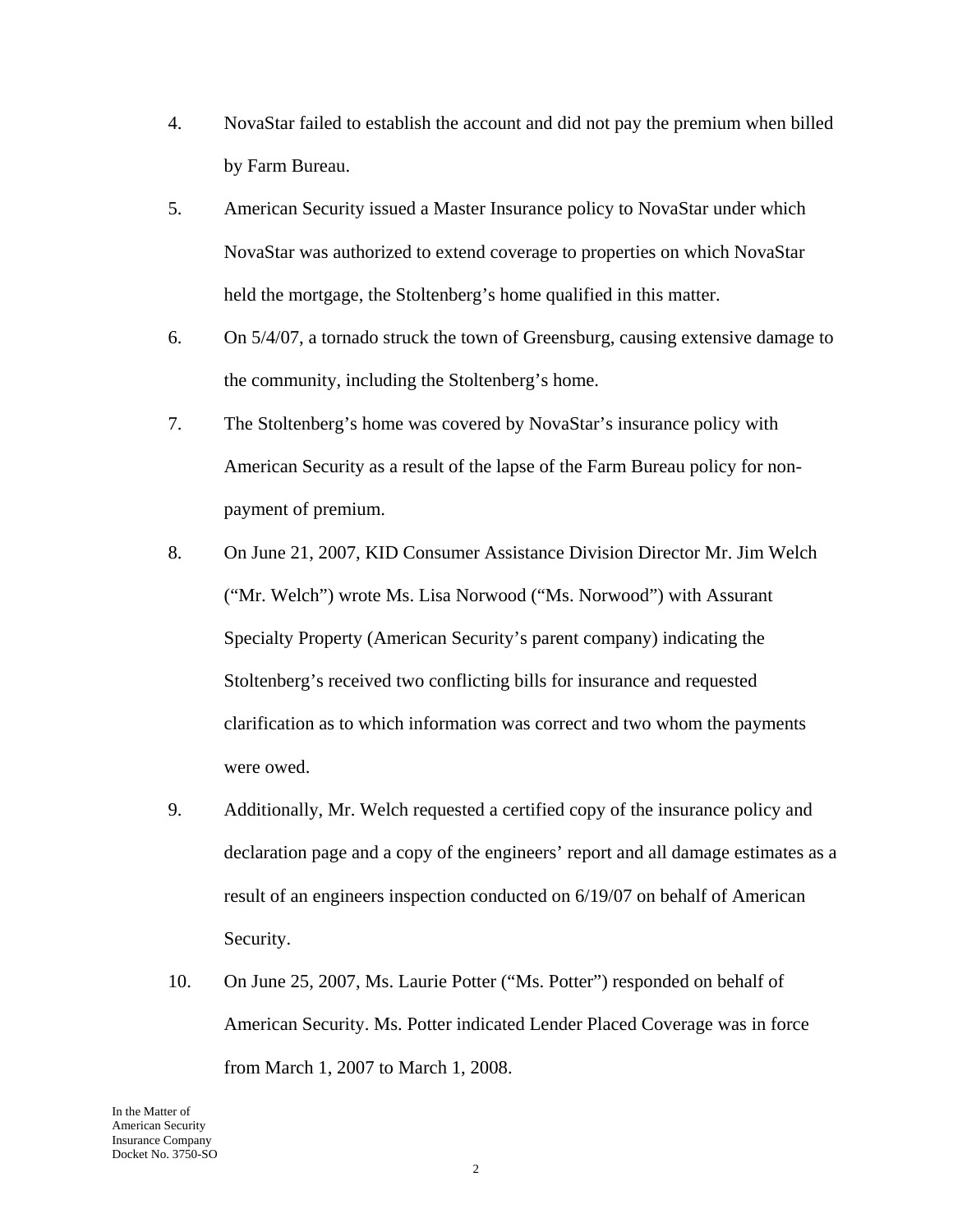- 11. Ms. Potter's response did not provide Mr. Welch with the information requested in his June 21, 2007 letter.
- 12. On July 18, 2007, Mr. Welch wrote Ms. Potter again requesting a copy of the policy (ALR167800300) and the American Security claim file (00100461590). Mr. Welch's also letter established the statutory and regulatory timeframe required for response.
- 13. On September 18, 2007, Mr. Welch wrote Ms. Tanya Rafferty ("Ms. Rafferty") and referenced the June 21, 2007, fax to Ms. Norwood and the July 18, 2007, letter to Ms. Potter and the information requested therein stating the information had not yet been provided to KID.
- 14. On October 11, 2007, Mr. Welch wrote Ms. Rafferty indicating none of the information requested by KID had been provided to date and requested information as to why depreciation had been taken on five recently remodeled rooms in the Stoltenberg home.
- 15. On October 17, 2007, American Security responded to Mr. Welch's original request for information but failed to respond to Mr. Welch's question regarding depreciation of the recently remodeled rooms.

### **Applicable Law**

- K.S.A. 40-2,125 states, in pertinent part:
	- (a) If the commissioner determines after notice and opportunity for a hearing that any person has engaged or is engaging in any act or practice constituting a violation of any provision of Kansas insurance statutes or any rule and regulation or order thereunder, the commissioner may in the exercise of discretion, order any one or more of the following:
		- (1) Payment of a monetary penalty of not more than \$1,000 for each and every act or violation, unless the person knew or reasonably should have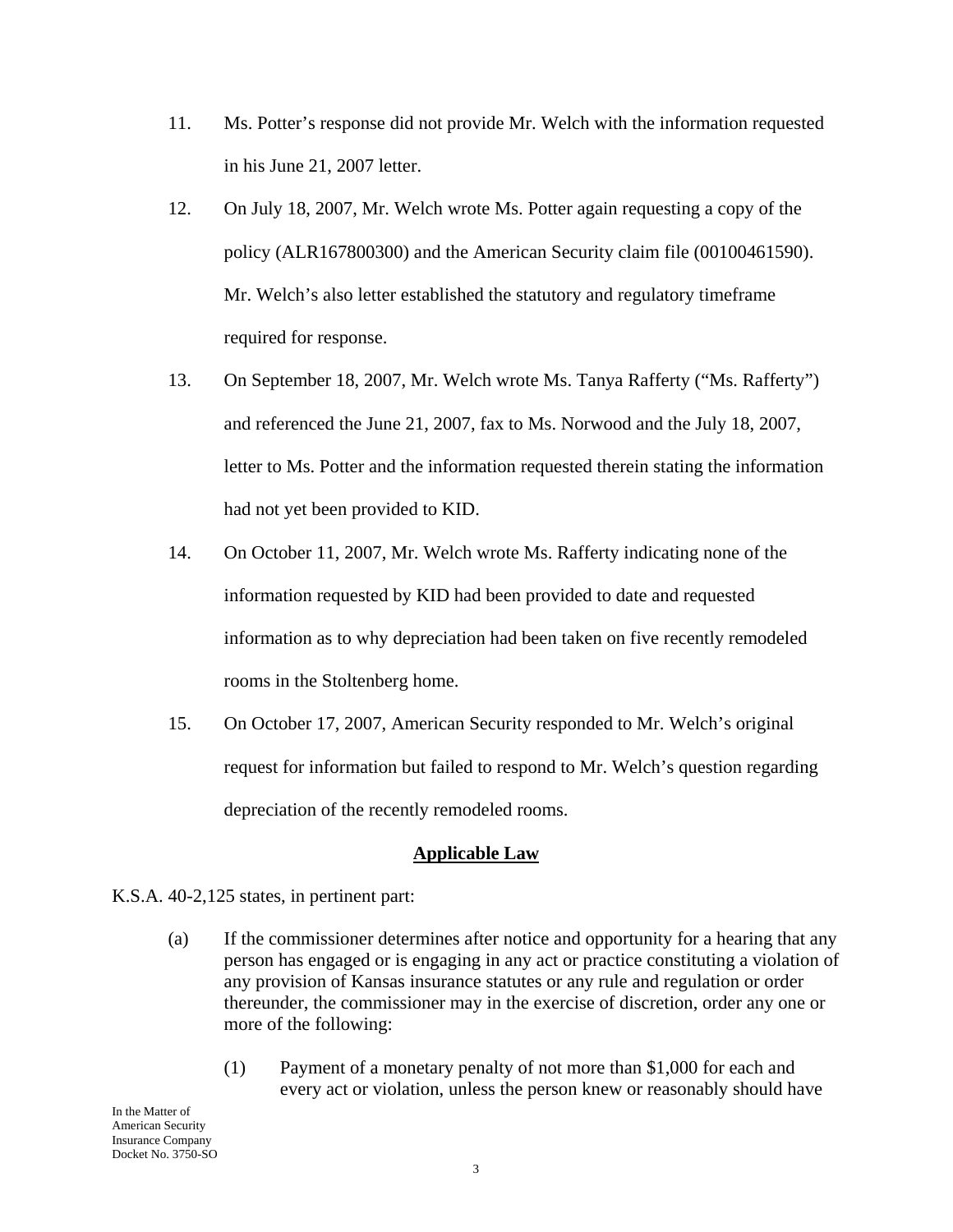known such person was in violation of the Kansas insurance statutes or any rule and regulation or order thereunder, in which case the penalty shall be not more than \$2,000 for each and every act or violation;

(b) If any person fails to file any report or other information with the commissioner as required by statute or failure to respond to any proper inquiry of the commissioner, the commissioner, after notice and opportunity for hearing may impose a penalty of up to \$500 for each violation or act, along with an additional penalty of up to \$100 for each week thereafter that such report or other information is not provided to the commissioner.

K.A.R. 40-1-34 states, in pertinent part:

Section 6. Failure to Acknowledge Pertinent Communications

B. Every insurer, upon receipt of any inquiry form the insurance department respecting a claim shall, within fifteen working days of such inquiry, furnish the department with an adequate response to the inquiry.

# **Conclusions of Law**

The Commissioner has jurisdiction over American Security and the subject matter of this

proceeding and based on Paragraphs #1 through #15 and the Applicable Law enumerated above:

### **IT IS THEREFORE ORDERED BY THE COMMISSIONER OF INSURANCE:**

- 16. American Security's failure to adequately respond to Mr. Welch's request for information on June 21, 2007 constitutes a violation of K.S.A. 40-2,125(a) and K.A.R. 40-1-34 Section 6B.
- 17. Pursuant to K.S.A. 40-2,125(a)(1), American Security is hereby ordered to pay a monetary penalty in the amount of ONE THOUSAND DOLLARS AND 00/100 (\$1,000.00) for the above-stated violation of K.A.R. 40-1-34 Section 6B for failure to adequately respond to Mr. Welch's June 21, 2007 inquiry.
- 18. American Security's failure to respond to Mr. Welch's inquiry of July 18, 2007 constitutes a violation of K.S.A. 40-2,125(b).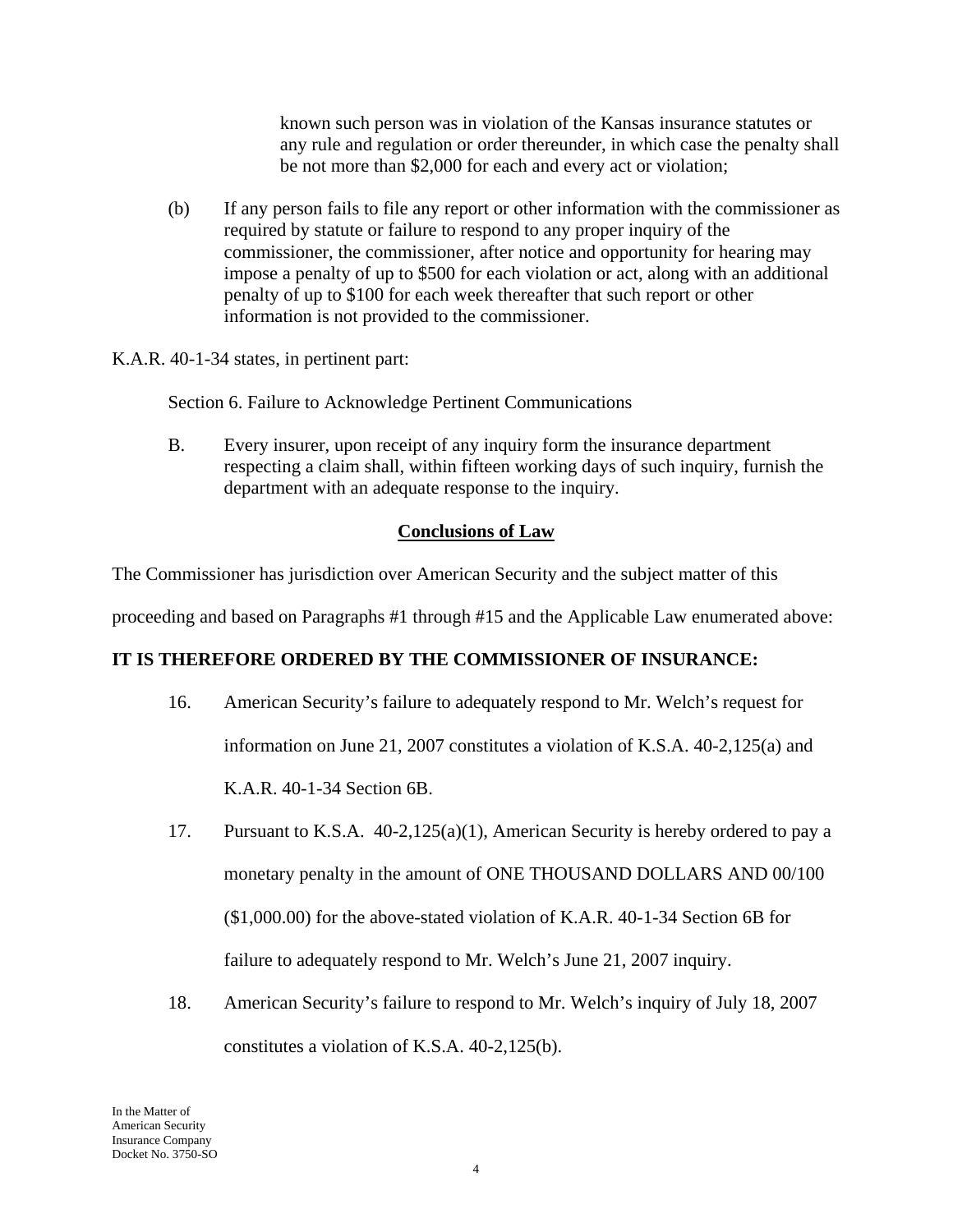- 19. Pursuant to K.S.A. 40-2,125(b), American Security is hereby ordered to pay a monetary penalty in the amount of ONE THOUSAND THREE HUNDRED DOLLARS AND 00/100 (\$1,300.00) for the above-stated violation of K.S.A. 40- 2,125(b).
- 20. American Security's failure to respond to Mr. Welch's September 18, 2007, inquiry constitutes a violation of K.S.A. 40-2,125(b).
- 21. Pursuant to K.S.A. 40-2,125(b), American Security is hereby ordered to pay a monetary penalty in the amount of FIVE HUNDRED DOLLARS AND 00/100 (\$500.00).
- 22. The Commissioner shall maintain jurisdiction over this matter to issue any Order(s) deemed necessary and appropriate.

### **NOTICE OF RIGHTS**

(Pursuant to K.S.A. 77-542)

American Security Insurance Company ("American Security") is entitled to a hearing pursuant to

K.S.A. 77-537 and K.S.A. 77-542, the Kansas Administrative Procedure Act. If American

Security desires a hearing, the company must file a written request for a hearing with:

 John W. Campbell, General Counsel Kansas Insurance Department 420 S.W.  $9<sup>th</sup>$  Street Topeka, Kansas 66612

This request must be filed within fifteen (15) days from the date of service of this Order. If American Security requests a hearing, the Kansas Insurance Department will notify the company of the time and place of the hearing and information on the procedures, right of representation, and other rights of parties relating to the conduct of the hearing, before commencement of the same.

In the Matter of American Security Insurance Company Docket No. 3750-SO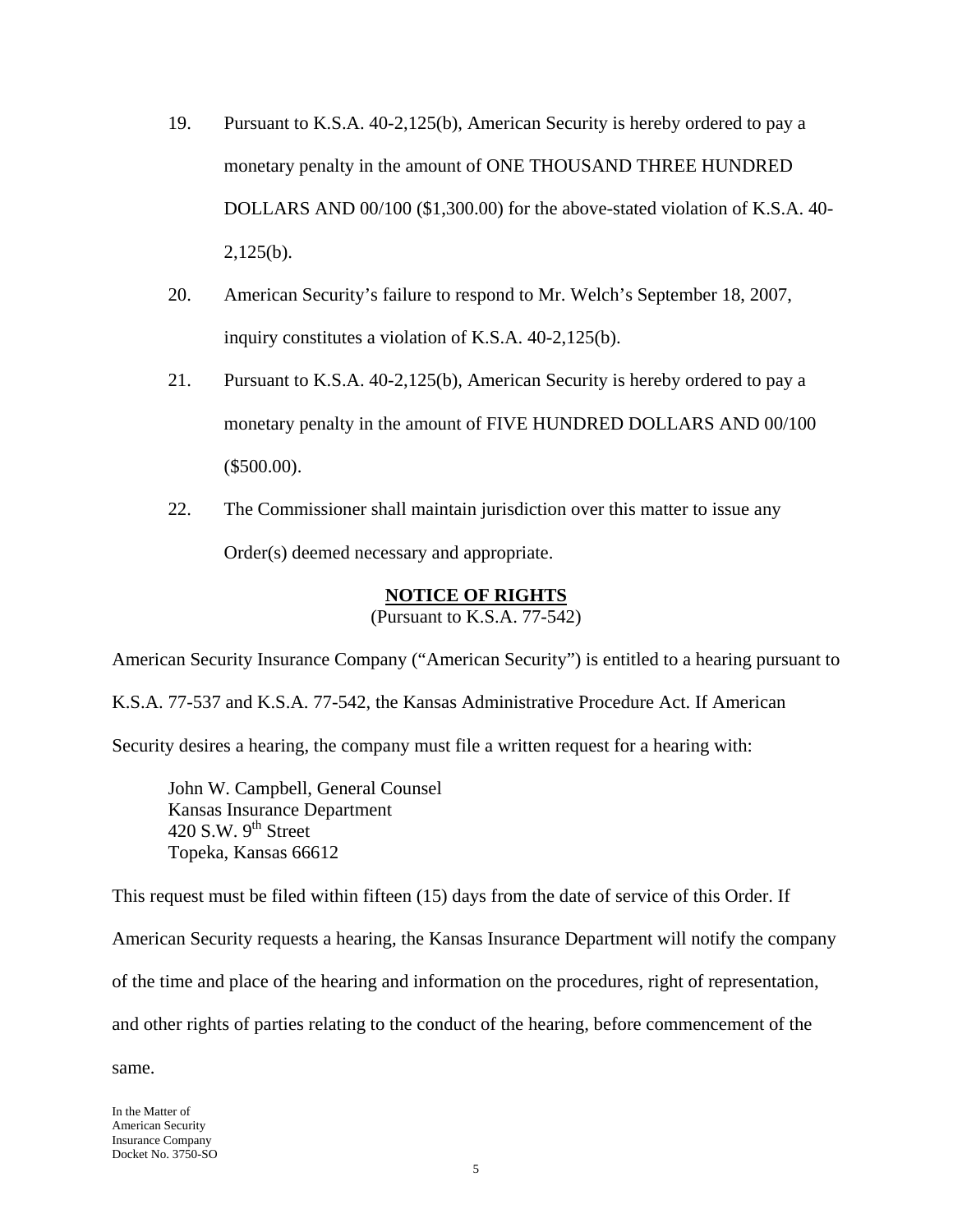If a hearing is not requested in the time and manner stated above, this Summary Order shall become effective as a Final Order upon the expiration of time for requesting a hearing, pursuant to K.S.A. 77-613. In the event American Security files a petition for judicial review, pursuant to K.S.A. 77-613(e), the agency officer to be served on behalf of the Kansas Insurance Department is:

 John W. Campbell, General Counsel Kansas Insurance Department 420 S.W.  $9<sup>th</sup>$  Street Topeka, Kansas 66612

#### **IT IS SO ORDERED THIS \_\_19th\_\_ DAY OF OCTOBER, 2007, IN THE CITY OF TOPEKA, COUNTY OF SHAWNEE, STATE OF KANSAS.**



\_/s/ Sandy Praeger\_\_\_\_\_\_\_\_ Sandy Praeger Commissioner of Insurance

 $\frac{1}{s}$  John W. Campbell John W. Campbell General Counsel

Prepared and Submitted By:

/s/ Zachary J.C. Anshutz\_\_\_\_\_\_\_\_\_\_\_\_\_ Zachary J.C. Anshutz Staff Attorney

In the Matter of American Security Insurance Company Docket No. 3750-SO